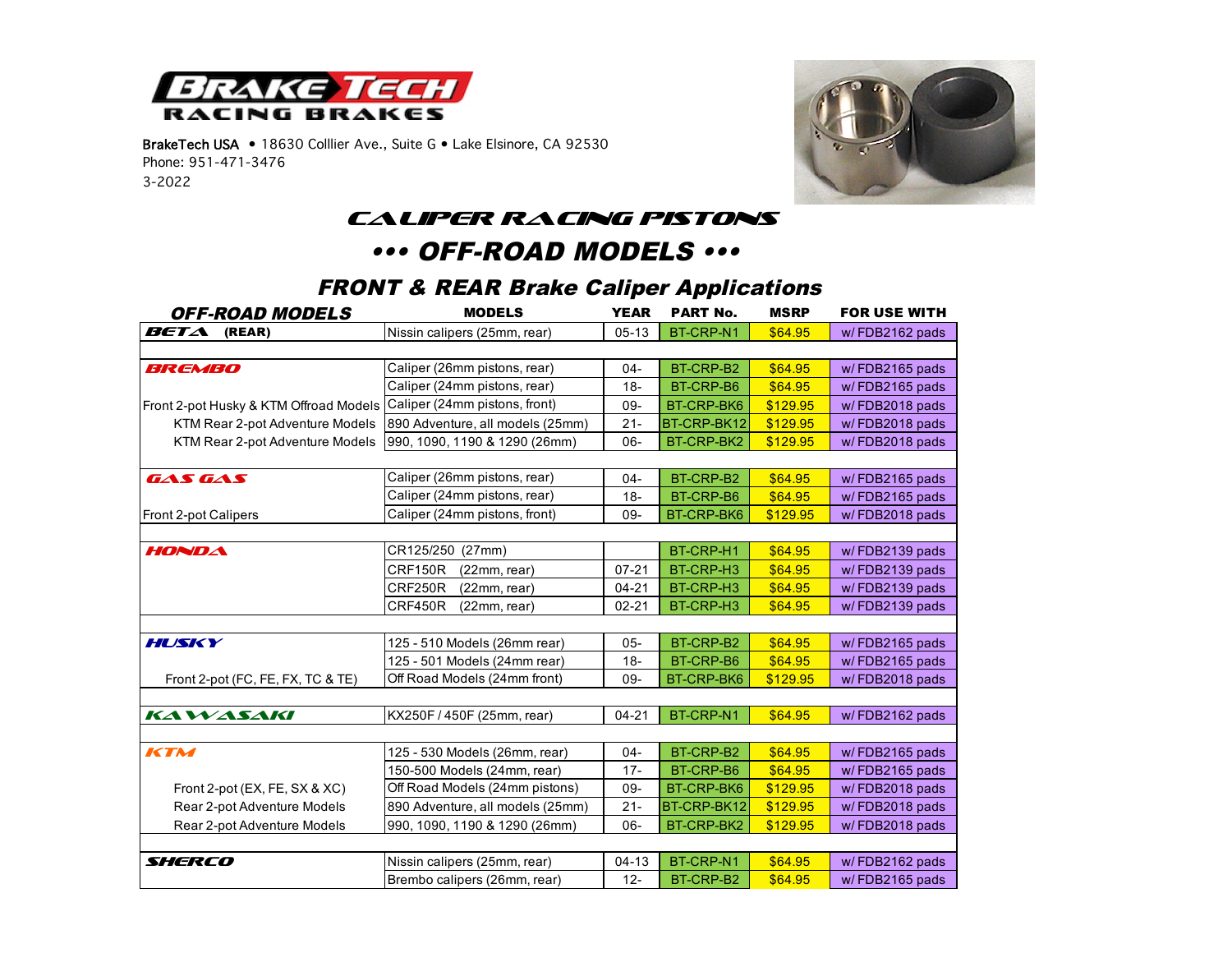| SUZUKI    | RM-Z250 / 450 (25mm, rear)        | 05-21     | BT-CRP-N1 | \$64.95 | w/FDB2162 pads |
|-----------|-----------------------------------|-----------|-----------|---------|----------------|
|           |                                   |           |           |         |                |
| <b>TM</b> | Nissin calipers (25mm, rear)      | $05 -$    | BT-CRP-N1 | \$64.95 | w/FDB2162 pads |
|           |                                   |           |           |         |                |
| YAMAHA    | YZ125/250/250F/450F, (25mm, rear) | $03 - 21$ | BT-CRP-N1 | \$64.95 | w/FDB2162 pads |
|           | WR250F/450F, (25mm, rear)         | 03-21     | BT-CRP-N1 | \$64.95 | w/FDB2162 pads |
|           |                                   |           |           |         |                |

#### ••• Sportbike & Roadrace Models •••

# FRONT Brake Caliper Applications

| <i><b>ROAD-RACE MODELS</b></i>        | <b>MODELS (PER CALIPER)</b>     | <b>YEAR</b> | KIT No.            | <b>MSRP</b> * | <b>PISTON SIZE</b> | <b>NOTES</b>                         |
|---------------------------------------|---------------------------------|-------------|--------------------|---------------|--------------------|--------------------------------------|
| APRILIA                               | <b>RS660</b>                    | $21 -$      | BT-CRP-BK3         | \$190.00      | 32 <sub>mm</sub>   |                                      |
|                                       | RSV-4 w/ M4 Calipers            | $09 - 12$   | BT-CRP-BK4         | \$190.00      | 34mm               |                                      |
|                                       | RSV-4 w/ M50 Calipers           | $13 - 18$   | BT-CRP-BK1         | \$190.00      | 30 <sub>mm</sub>   |                                      |
|                                       | RSV-4 w/ Stylema Calipers       | $19 -$      | BT-CRP-BK9         | \$190.00      | 30 <sub>mm</sub>   |                                      |
| $B$ <i>M</i> $W$                      | S1000RR 4-Pad Calipers          | All         | BT-CRP-BK4         | \$190.00      | 34 <sub>mm</sub>   |                                      |
|                                       | S/M1000RR (Hayes caliper)       | $19 -$      | <b>BT-CRP-BMK1</b> | \$190.00      | 32 <sub>mm</sub>   |                                      |
|                                       | S/M1000RR (Nissin monoblock)    | $21 -$      | BT-CRP-NK4         | \$190.00      | 30 <sub>mm</sub>   |                                      |
|                                       | HP4 M4 Calipers                 | All         | BT-CRP-BK4         | \$190.00      | 34mm               |                                      |
| <b>BREMBO</b>                         | GP4-RX                          | All         | BT-CRP-BK5         | \$190.00      | 32 <sub>mm</sub>   |                                      |
|                                       | GP4-MS                          | All         | BT-CRP-BK9         | \$190.00      | 30 <sub>mm</sub>   |                                      |
|                                       | HPK 2pc & P4 Goldline Twin-Pin  | All         | BT-CRP-BK8         | \$190.00      | 30 / 34mm          |                                      |
|                                       | M4.32                           | All         | BT-CRP-BK3         | \$190.00      | 32 <sub>mm</sub>   |                                      |
|                                       | M4 Calipers                     | All         | BT-CRP-BK4         | \$190.00      | 34 <sub>mm</sub>   |                                      |
|                                       | M50 Calipers                    | All         | BT-CRP-BK1         | \$190.00      | 30 <sub>mm</sub>   |                                      |
|                                       | Stylema Calipers                | All         | BT-CRP-BK9         | \$190.00      | 30 <sub>mm</sub>   |                                      |
| KTM 890 Adventure, all models         | Rear 2-pot Calipers             | $21 -$      | BT-CRP-BK12        | \$129.95      | 25 <sub>mm</sub>   |                                      |
| KTM Adventure: 990, 1090, 1190 & 1290 | Rear 2-pot Calipers             | $06 -$      | BT-CRP-BK2         | \$129.95      | 26mm               |                                      |
| <b>DUCATI</b>                         | 4-pad calipers, OE series       | $03+$       | BT-CRP-BK4         | \$190.00      | 34mm               |                                      |
|                                       | 899 / 959 / V2 w/ M4.32         | $14 -$      | BT-CRP-BK3         | \$190.00      | 32 <sub>mm</sub>   |                                      |
|                                       | 1098-1198 w/ M4 Calipers        | $07 - 11$   | BT-CRP-BK4         | \$190.00      | 34mm               |                                      |
|                                       | Models w/ M50 Calipers          | $12+$       | BT-CRP-BK1         | \$190.00      | 30 <sub>mm</sub>   |                                      |
|                                       | V4 Panigale                     | $18+$       | BT-CRP-BK9         | \$190.00      | 30 <sub>mm</sub>   |                                      |
| <b>HARLEY-DAVIDSON</b>                | OE Brembo Calipers, Ft & R      |             | BT-CRP-HD1         | \$190.00      | 32 <sub>mm</sub>   |                                      |
| <b>HONDA CBRIOOOSP</b>                | SP2 (Honda M4 Brembo)           | $14 - 19$   | BT-CRP-BK7         | \$190.00      | 30/32mm            |                                      |
|                                       | S1 (RR-R / SP) Stylema calipers | $21 -$      | BT-CRP-BK9         | \$190.00      | 30 <sub>mm</sub>   |                                      |
| <i>CBRIOOORR / 600RR</i>              | Tokico caliper, all models      | $08+$       | BT-CRP-HK2         | \$190.00      | 30 / 32mm          | Monoblock from 17 1000RR & `18 600RR |